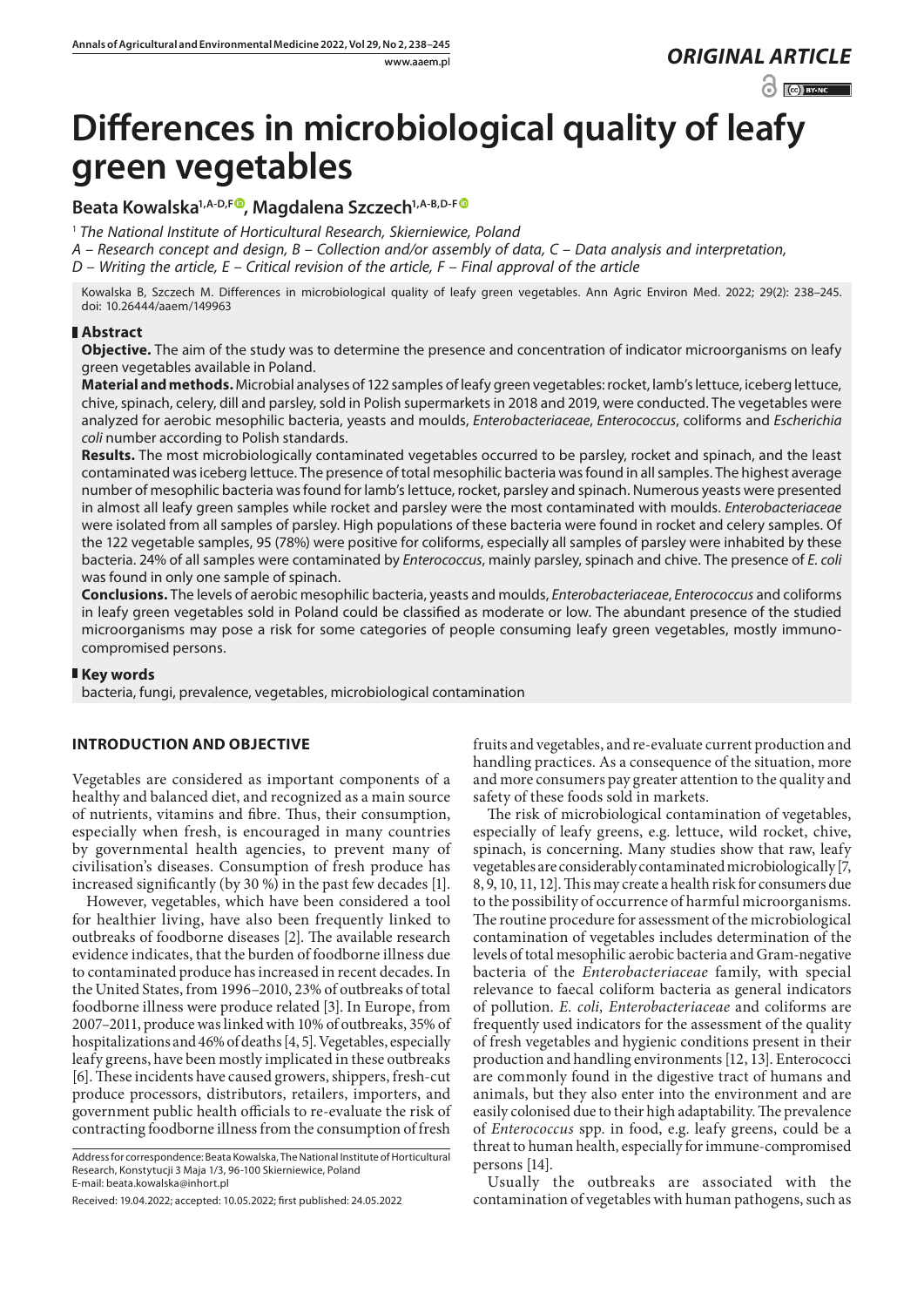*Salmonella*, *Listeria monocytogenes,* pathogenic *Escherichia coli, Shigella* or *Yersinia enterocolitica* [15, 16, 17, 18, 19, 20, 21, 22]. Leafy green vegetables can be also contaminated by pathogenic organisms the mycelium of which grows over the surface of a leaf. The hazard of fungi is linked to the production of mycotoxins, which are particularly dangerous for human health and bioaerosols [23, 24]. The most important mould toxins are aflatoxin, ochratoxin A, zearalenone, trichothecenes and fumonisins. Mycotoxins are characterized by multidirectional action: mutagenic, neurotoxin, immunosuppressive and carcinogenic. In this respect, the most relevant threats to human are filamentous fungi of the genera *Aspergillus, Penicillium, Fusarium, Alternaria* and *Cladosporium* [25, 26]. Among identified genera on leafy greens the most common are *Penicillium, Aspergillus, Rhizopus, Mucor, Botrytis, Colletotrichum* [27, 28, 29].

Overall, microbial hazards are significant for producers and consumers of fresh leafy green vegetables. Therefore, ways to reduce sources of contamination and deeper understanding of pathogen survival and growth on fresh produce are required to reduce the risk to human health and the associated economic consequences. It should be emphasized that the effect of foodborne diseases affects not only the sick person but also has considerable economic repercussions. There are costs related to the medical care of the sick person and absence from work, as well as the expenses incurred in research into the outbreak, the loss of income due to the closure of food companies, legal expenses for mitigation related to diseases, and expenses incurred by public medical services.

Contamination of vegetable by microorganisms can occur anywhere, from the farm to the table, including contamination of seed stocks and crops during cultivation, harvesting, postharvest handling, storage, processing, transport and retail distribution [3, 30, 31]. The following agents have been identified as potential vehicles for the contamination of vegetables: water and soil [32, 33, 34], animal manures [33, 35, 36], and people working with the produce [30, 33]. There are several processing steps in the fresh vegetable production chain, in each of which many points exist for potential microbial contamination. Thus, processing (cleaning, washing, cutting, packaging) and storage conditions lead to enhanced decay and loss of quality of fresh vegetables [31, 37].

Because of the difficulties in reducing microbiological contamination in fresh produce, the use of high quality raw materials and efficient temperature control during manufacture, distribution and retailing are key factors for maintaining the microbiological quality and safety of minimally processed and packed vegetables [10]. However the quality of raw materials and the maintenance of the cold chain are difficult to be implemented and controlled. In fact, knowledge about the potential risk caused by the presence of potentially pathogenic bacteria and fungi on the surface of vegetables sold in Poland is insufficient. Accordingly, the aim of the present study was to determine the presence and concentration of indicator microorganisms: total mesophilic bacteria, yeast and moulds, *Enterobacteriaceae*, *Enterococcus*, coliforms and *Escherichia coli* in leafy greens, sold on the retail market in Poland.

#### **MATERIALS AND METHOD**

**Origin of samples.** Plant material for the study was collected in 2018–2019. A total of 122 vegetable samples representing the main leafy greens sold in Poland were purchased from chain supermarkets. The leafy greens included: rocket (*Diplotaxis tenuifolia*) – 17 samples, lamb's lettuce (*Valerianella locusta* L.) – 17 samples, iceberg lettuce (*Lactuca sativa* L.) – 14 samples, chive (*Allium cepa* L.) – 15 samples, spinach (*Spinacia oleracea* L.) – 15 samples, celery (*Apium graveolens* var. *dulce* Mill.) – 17 samples, dill (*Anethum graveolens*) – 14 samples and parsley (*Petroselinum crispum*) – 13 samples. All samples were taken in triplicate. The countries of origin of the samples are presented in Table l. The vegetables were bought and transported in original packagings, mostly foil. All vegetables had a valid consumption date. In addition, attention was paid that samples of the same vegetables taken for one analysis and bought on a single day, should come from different producers or distributors. The samples were taken to a laboratory and kept at 4 °C until analyzed, but for no longer than 24 h.

**Microbiological analyses.** One sample of each vegetable was analyzed in three replications. Microbial analyses were conducted according to described Polish standard methodologies (Tab. 2). Twenty-five grams of plant material were transferred into 225 ml of peptone water in 400 ml sterile stomacher filter bags. The samples were homogenized in a stomacher BagMixer® 400 P with fixed speed 8 stroke/s for 10 min. Further decimal dilutions were prepared with the same diluent and inoculated onto the media to

| Country of origin  | Number of samples from different countries |                |                 |       |         |             |               |             |       |
|--------------------|--------------------------------------------|----------------|-----------------|-------|---------|-------------|---------------|-------------|-------|
|                    | Rocket                                     | Lamb's lettuce | Iceberg lettuce | Chive | Spinach | Celery      | Dill          | Parsley     | Total |
| Poland             | 8                                          | $\Omega$       |                 | 13    |         |             | 10            | 9           | 53    |
| Italy              |                                            | 12             |                 |       |         | $\Omega$    |               |             | 31    |
| Spain              | $\Omega$                                   | $\Omega$       |                 | 0     | 4       | 13          | $\mathcal{P}$ | 2           | 28    |
| France             |                                            | з              | $\Omega$        |       |         | $\Omega$    | $\Omega$      | $\Omega$    |       |
| Unknown EU country | $\Omega$                                   |                | $\Omega$        | 0     | 0       | $\mathbf 0$ | $\Omega$      | $\mathbf 0$ | 2     |
| Iraq               |                                            | $\Omega$       |                 |       |         | $\Omega$    | $\Omega$      |             |       |
| India              | $\Omega$                                   | $\Omega$       | $\Omega$        |       | 0       | $\Omega$    | $\Omega$      | $\Omega$    |       |
| No information     | $\Omega$                                   | $\Omega$       | $\Omega$        | 0     |         |             |               | $\Omega$    |       |
| Total              | 17                                         | 17             | 14              | 15    | 15      | 17          | 14            | 13          | 122   |

**Table 1.** Origin and number of collected fresh leafy green samples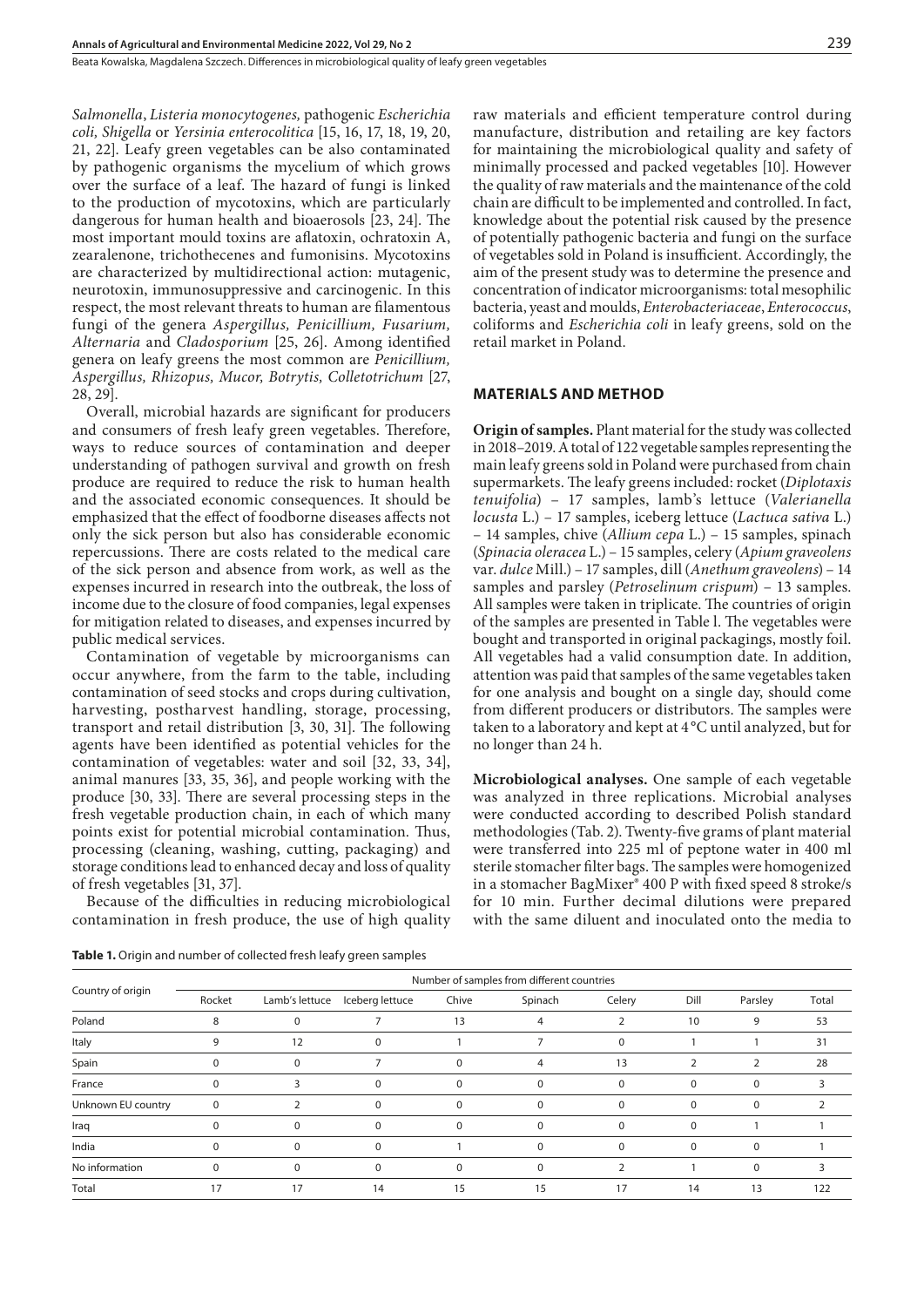Beata Kowalska, Magdalena Szczech . Differences in microbiological quality of leafy green vegetables

| Determined microorganisms   | <b>Methodology Description</b>                                                                                                            |
|-----------------------------|-------------------------------------------------------------------------------------------------------------------------------------------|
| Aerobic mesophilic bacteria | PN-EN ISO 4833:2004 PN-EN ISO 4833-1:2013-12                                                                                              |
|                             | Microbiology of food and animal feeding stuff – Horizontal methods for the enumeration of microorganisms. Colony count technique at 30°C. |
| Yeasts and moulds           | <b>PN-ISO 7954</b>                                                                                                                        |
|                             | General quidance for enumeration of yeasts and moulds - colony count technique at 25°C.                                                   |
|                             | PN-ISO 21258-2                                                                                                                            |
| Enterobacteriaceae          | Horizontal method for the detection and enumeration of <i>Enterobacteriaceae</i> – Part 2: colony-count method.                           |
| Coliforms                   | PN-ISO 4832                                                                                                                               |
|                             | Horizontal method for the enumeration of coliforms - colony-count technique                                                               |
| Escherichia coli            | PN-ISO 16649-2                                                                                                                            |
|                             | Horizontal method for the enumeration of β-glucoronidase-positive Escherichia coli                                                        |
|                             | PN-EN 15788: 2009E                                                                                                                        |
| Enterococcus                | Method for the detection and enumeration of Enterococcus spp.                                                                             |
|                             |                                                                                                                                           |

#### **Table 2.** List of methodologies used to determine microbial quality.

enumerate: aerobic mesophilic bacteria, yeasts and moulds, *Enterobacteriaceae*, *Enterococcus*, coliforms and *Escherichia coli*. Mesophilic aerobic bacteria were cultured on plate count agar (PCA), yeasts and moulds on yeast extract glucose chloramphenicol agar (YGC agar), *Enterobacteriaceae* on violet red bile glucose agar (VRBG agar), coliforms on violet red bile lactose (VRBL agar), *Enterococcus* on Slanetza medium and *E. coli* on selective Chromacoult<sup>®</sup> TBX agar. All agar media were purchased from Merck (Germany). The results were expressed as colony-forming units per gram of plant material (cfu g−1). For statistical analysis, the data were transformed to logarithm. Representative colonies of filamentous fungi were identified under Olympus BX 41 microscope on the basis of morphological characteristics of the mycelium.

**Statistical analysis.** Microbial counts were analyzed in log scale (log<sub>10</sub> cfu g<sup>-1</sup>). The results were statistically analyzed using one-way analysis of variance with the Tukey test  $(\alpha = 0.05)$ , using the statistical programme Statistica 13.1. Data not significantly different from each other were marked with the same letters.

## **RESULTS**

The data presented provide evidence that leafy green vegetable sold in Polish markets are numerously inhabited by natural microorganisms, but are also contaminated by microorganisms which may adversely affect the consumers' health and safety (Tab. 3 and 4).

Table 3. Number (log10 cfu g<sup>-1</sup>) of microorganisms (mesophilic bacteria, moulds, yeasts) isolated from fresh green leafy produce obtained at retail in Poland

| Produce type    | Mean $\pm$ SD (range)             | Mediana | Mean $\pm$ SD (range)           | Mediana | Mean $\pm$ SD (range)          | Mediana |
|-----------------|-----------------------------------|---------|---------------------------------|---------|--------------------------------|---------|
|                 | Total mesophilic bacteria         |         | Moulds                          |         | Yeasts                         |         |
| Parsley         | $7.44 \pm 0.48$ bcd (6.26-8.00)   | 7.56    | $4.61 \pm 0.30$ bc (4.24-5.01)  | 4.58    | $5.63 \pm 0.51$ bc (4.87-6.63) | 5.53    |
| Rocket          | $7.48 \pm 0.8$ cd (5.47-8.39)     | 7.68    | $4.99 \pm 0.81$ c (3.52-5.95)   | 5.40    | $5.62 \pm 0.92$ bc (3.45-6.81) | 5.83    |
| Spinach         | $7.25 \pm 0.59$ bcd (5.66-7.71)   | 7.43    | $3.38 \pm 1.98$ abc (0.00-5.04) | 4.12    | $5.55 \pm 0.85$ bc (4.03-6.68) | 5.56    |
| Chive           | $6.62 \pm 1.70$ abc (1.83-8.19)   | 6.9     | $2.89 \pm 1.83$ ab (0.00-4.67)  | 3.11    | $4.46 \pm 2.04$ ab (0.00-6.90) | 5.18    |
| Celery          | $7.07 \pm 0.46$ bcd (5.99-7.87)   | 7.07    | $2.66 \pm 1.51$ a (0.00-4.44)   | 2.77    | 4.94 ± 0.64 bc (3.51-5.80)     | 5.13    |
| Dill            | $6.37 \pm 0.69$ ab (5.24-7.68)    | 6.25    | $3.34 \pm 1.20$ abc (0.00-4.41) | 3.90    | $4.86 \pm 0.50$ bc (3.63-5.64) | 4.93    |
| Lamb's lettuce  | $7.73 \pm 0.33$ d $(7.37 - 8.26)$ | 7.66    | $2.27 \pm 1.77$ a (0.00-4.97)   | 1.83    | $5.94 \pm 0.52$ c (4.66-6.74)  | 6.09    |
| Iceberg lettuce | $5.55 \pm 1.53$ a (2.08-7.16)     | 6.03    | $1.67 \pm 1.40$ a (0.00-3.67)   | 1.83    | $3.41 \pm 1.89$ a (0.00-5.59)  | 3.96    |
|                 |                                   |         |                                 |         |                                |         |

Similar letters above the means in the same column indicate significant difference at p < 0.05 by ANOVA and Tukey test

**Table 4.** Number (log10 cfu g-1) of microorganisms (coliforms, *Enterobacteriaceae*, *Enterococcus*) isolated from fresh leafy produce obtained at retail in Poland

| Produce type    | Mean $\pm$ SD (range)          | Mediana | Mean $\pm$ SD (range)          | Mediana | Mean $\pm$ SD (range)             | Mediana |
|-----------------|--------------------------------|---------|--------------------------------|---------|-----------------------------------|---------|
|                 | Coliforms                      |         | Enterobacteriaceae             |         | Enterococcus                      |         |
| Parsley         | $3.68 \pm 0.57$ c (2.85-4.87)  | 3.75    | $3.89 \pm 0.74$ b (2.48-4.97)  | 4.08    | $0.88 \pm 1.17$ a (0.00-2.78)     | 0       |
| Rocket          | $2.69 \pm 1.55$ bc (0.00-4.16) | 3.09    | $3.42 \pm 0.92$ b (0.00-5.43)  | 3.88    | $0.39 \pm 0.92$ a (0.00-2.71)     | 0       |
| Spinach         | $3.42 \pm 1.09$ c (0.00-4.50)  | 3.56    | $3.41 \pm 1.50$ b (0.00-5.35)  | 4.00    | $0.78 \pm 1.11$ a $(0.00 - 2.62)$ | 0       |
| Chive           | $3.13 \pm 1.35$ c (0.00-4.50)  | 3.54    | $3.04 \pm 1.51$ ab (0.00-4.18) | 3.68    | $0.33 \pm 0.61$ a (0.00-1.99)     | 0       |
| Celery          | $2.50 \pm 1.00$ bc (0.00-3.85) | 2.74    | $2.65 \pm 1.07$ ab (0.00-3.84) | 2.83    | $0.44\pm0.83$ a $(0.00-2.32)$     | 0       |
| Dill            | $2.23 \pm 1.60$ bc (0.00-3.80) | 2.63    | $2.42 \pm 2.02$ ab (0.00-4.90) | 3.38    | $0.28 \pm 0.62$ a (0.00-1.96)     | 0       |
| Lamb's lettuce  | $0.48 \pm 1.00$ a (0.00-2.82)  | 0.00    | $2.35 \pm 1.37$ ab (0.00-3.92) | 3.01    | $0.36 \pm 0.87$ a (0.00-2.99)     | 0       |
| Iceberg lettuce | $1.44 \pm 1.40$ ab (0.00-4.03) | 1.23    | $1.49 \pm 1.57$ a (0.00-4.10)  | 0.99    | $0.11 \pm 0.40$ a (0.00-1.48)     | 0       |

Similar letters above the means in the same column indicate significant difference at p < 0.05 by ANOVA and Tukey test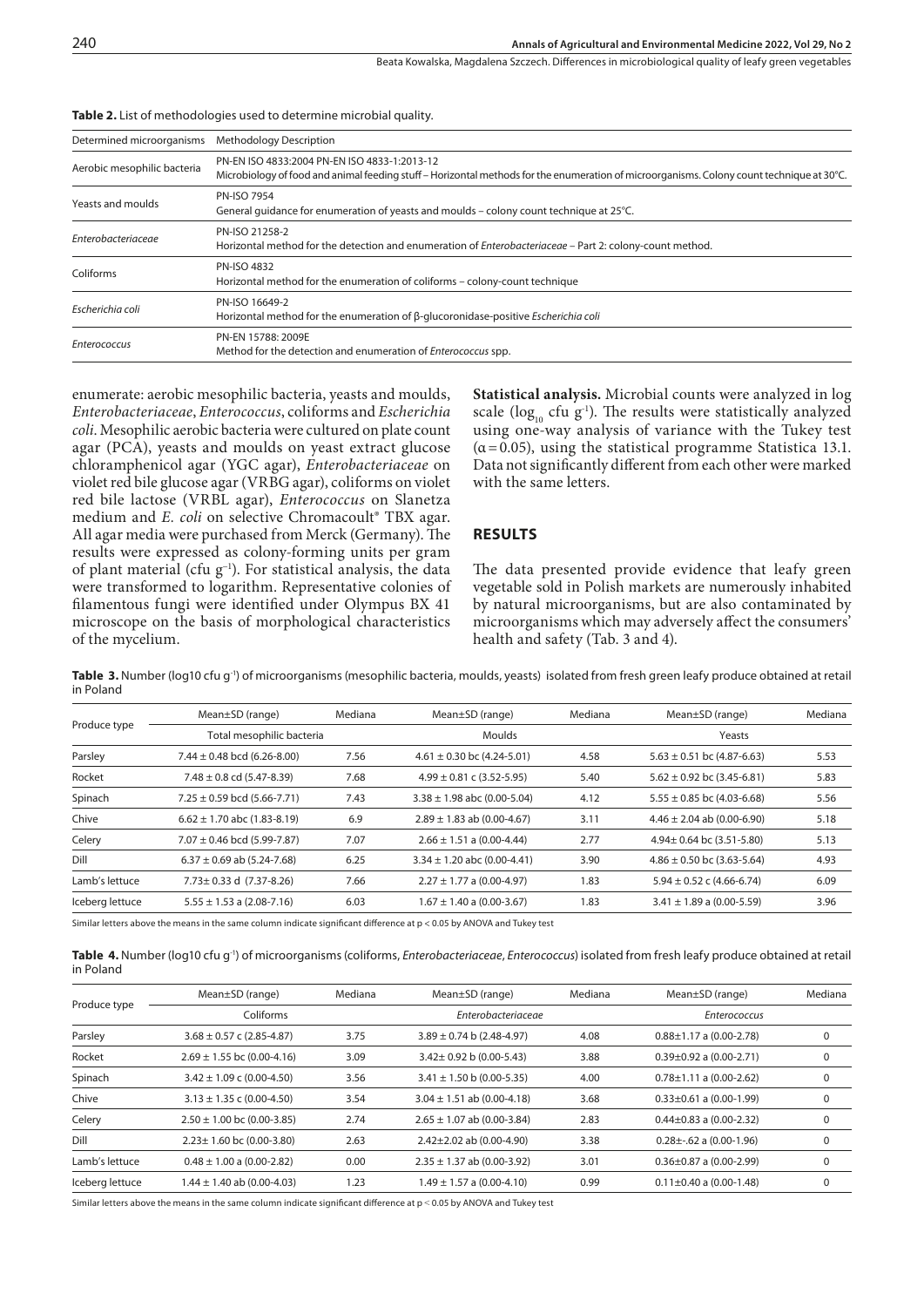Beata Kowalska, Magdalena Szczech . Differences in microbiological quality of leafy green vegetables



**Figure 1.** Number of microorganisms isolated from fresh green leafy produce

The results showed that the highest microbial load was indicated by parsley, rocket and spinach, while iceberg lettuce had the lowest number of microorganisms (Fig. 1). The mesophilic bacteria was the most dominated microbial group found in all 122 tested vegetable samples. Their number ranged from 1.83 for chive to 8.39  $log_{10}$  cfu g<sup>-1</sup> for rocket. The highest average number of mesophilic bacteria was found for lamb's lettuce, followed by rocket, parsley and spinach, values  $-7.73$ , 7.48, 7.44 and 7.25  $\log_{10}$  cfu g<sup>-1</sup>, respectively (Tab. 3). The data were statistically different. The lowest density of bacterial population was found in iceberg lettuce where the mean value was 5.55  $log_{10}$  cfu g<sup>-1</sup> and the mediana value – 6.03  $\log_{10}$  cfu g<sup>-1</sup>. However, in the case of iceberg lettuce and chive, large variations between samples were observed, the values ranged from 2.08-7.16  $\log_{10}$  cfu g<sup>-1</sup> for iceberg lettuce, and from  $1.83-8.19 \log_{10} c$  fu g<sup>-1</sup> for chive.

The second dominant group of microorganisms in the studied vegetables were yeasts and moulds. Nearly all samples were found to contain yeasts, with the exception of two iceberg lettuce samples and one chive sample (Tab. 5). The highest average number of yeasts was recorded for lamb's lettuce, parsley and rocket – 5.94; 5.63 and 5.62  $log_{10}$  cfu g<sup>-1</sup>, respectively (Tab. 3). The highest medians were also reported for these vegetables – 6.09, 5.53 and 5.83  $log_{10}$  cfu g<sup>-1</sup>, respectively. The lowest, statistically relevant mean number and the lowest median value of yeasts, were recorded for iceberg lettuce – 3.41 and 3.96  $\log_{10}$  cfu g<sup>-1</sup>. It is worth noting that yeasts predominated over moulds in all kind of studied vegetables.

Moulds were detected in 106 (87%) samples of the vegetables tested (Tab. 5), with the highest recorded mediana for isolated colonies – 5.40  $log_{10}$  cfu g<sup>-1</sup> for rocket (Tab. 3). Among the tested samples of vegetables, rocket and parsley proved to be the most contaminated with moulds (Tab. 3). Filamentous fungi were present in all samples of these plants (Tab. 5). The average number of moulds was 4.99 and 4.61  $\log_{10}$  cfu g<sup>-1</sup> for rocket and parsley, maximum values – 5.95 and 5.01  $\log_{10}$  cfu g<sup>-1</sup>, respectively (Tab. 3). Iceberg lettuce, lamb's lettuce and celery proved to be the least affected by moulds, ranging from 0–4.97  $log_{10}$  cfu g<sup>-1</sup>. The number of moulds expressed as the mean values were 1.67  $log_{10}$  cfu g<sup>-1</sup> for iceberg lettuce, 2.27  $log_{10}$  cfu g<sup>-1</sup>for lamb's lettuce and 2.66  $\log_{10}$  cfu g<sup>1</sup>for celery. The data were statistically different compared to rocket and parsley samples.

Microscopic observations allowed to distinguish the following types of moulds inhabiting examined leafy greens: *Cladosporium, Penicillium, Aspergillus, Rhizopus, Alternaria, Gliocladium, Botrytis, Fusarium, Mucor, Pythium, Trichoderma* (Tab. 6)*.* The most encountered fungal types were *Cladosporium, Penicillium,* and *Aspergillus*. Less frequently were isolated *Rhizopus* and *Alternaria.* The other listed fungi were isolated occasionally. Parsley and rocket were outstanding not only for the high amount of the fungi, but also for their diversity, compared to other leafy greens (Tab. 6), followed by spinach. In contrast, the smallest

| Produce type    | Total mesophilic bacteria | <b>Moulds</b> | Yeasts       | Coliforms   | Enterobacteriaceae | <b>Enterococcus</b> |
|-----------------|---------------------------|---------------|--------------|-------------|--------------------|---------------------|
| Parsley         | 100(13/13)                | 100 (13/13)   | 100(13/13)   | 100 (13/13) | 100 (13/13)        | 39(5/13)            |
| Rocket          | 100(17/17)                | 100(17/17)    | 100 (17/17)  | 82 (14/17)  | 94 (16/17)         | 18(3/17)            |
| Spinach         | 100(15/15)                | 80 (12/15)    | 100 (15/15)  | 93 (14/15)  | 93 (14/15)         | 33(5/14)            |
| Chive           | 100 (15/15)               | 80 (12/15)    | 93 (14/15)   | 93 (14/15)  | 87 (13/15)         | 33(5/15)            |
| Celery          | 100 (17/17)               | 88 (15/17)    | 100 (17/17)  | 94 (16/17)  | 94 (16/17)         | 24(4/17)            |
| Dill            | 100 (14/14)               | 93 (13/14)    | 100 (14/14)  | 71 (10/14)  | 64 (9/14)          | 21(3/14)            |
| Lamb's lettuce  | 100 (17/17)               | 82 (14/17)    | 100 (17/17)  | 24(4/17)    | 82 (14/17)         | 18(3/17)            |
| Iceberg lettuce | 100 (14/14)               | 71 (10/14)    | 86 (12/14)   | 71 (10/14)  | 57 (8/14)          | 7(1/14)             |
| Average         | 100 (122/122)             | 87 (106/122)  | 98 (119/122) | 78 (95/122) | 84 (103/122)       | 24 (29/122)         |
|                 |                           |               |              |             |                    |                     |

**Table 5.** Rate of detection in percent (%) of microorganism groups by produce type and number of positive samples/number of all examined samples

**Table 6.** Fungus genera isolated from fresh leafy vegetables obtained at retail in Poland

| Produce type    | Identified filamentous fungi                                                                                            |  |  |  |  |
|-----------------|-------------------------------------------------------------------------------------------------------------------------|--|--|--|--|
| Parsley         | Cladosporium > Aspergillus > Penicillium > Alternaria > Botrytis> Pythium > Fusarium > Rhizopus                         |  |  |  |  |
| Rocket          | Cladosporium > Penicillium > Aspergillus > Pythium > Gliocladium > Botrytis > Mucor > Fusarium > Rhizopus > Trichoderma |  |  |  |  |
| Spinach         | Cladosporium > Rhizopus > Giocladium > Penicillium > Aspergillus > Botrytis                                             |  |  |  |  |
| Chive           | Cladosporium > Penicillium > Aspergillus > Rhizopus                                                                     |  |  |  |  |
| Celery          | $Rhizopus > Cladosporium > Penicillium > Botrytis$                                                                      |  |  |  |  |
| Dill            | Penicillium > Rhizopus > Cladosporium > Mucor > Gliocladium                                                             |  |  |  |  |
| Lamb's lettuce  | Cladosporium > Aspergillus > Penicillium                                                                                |  |  |  |  |
| Iceberg lettuce | Penicillium > Cladosporium > Aspergillus > Alternaria                                                                   |  |  |  |  |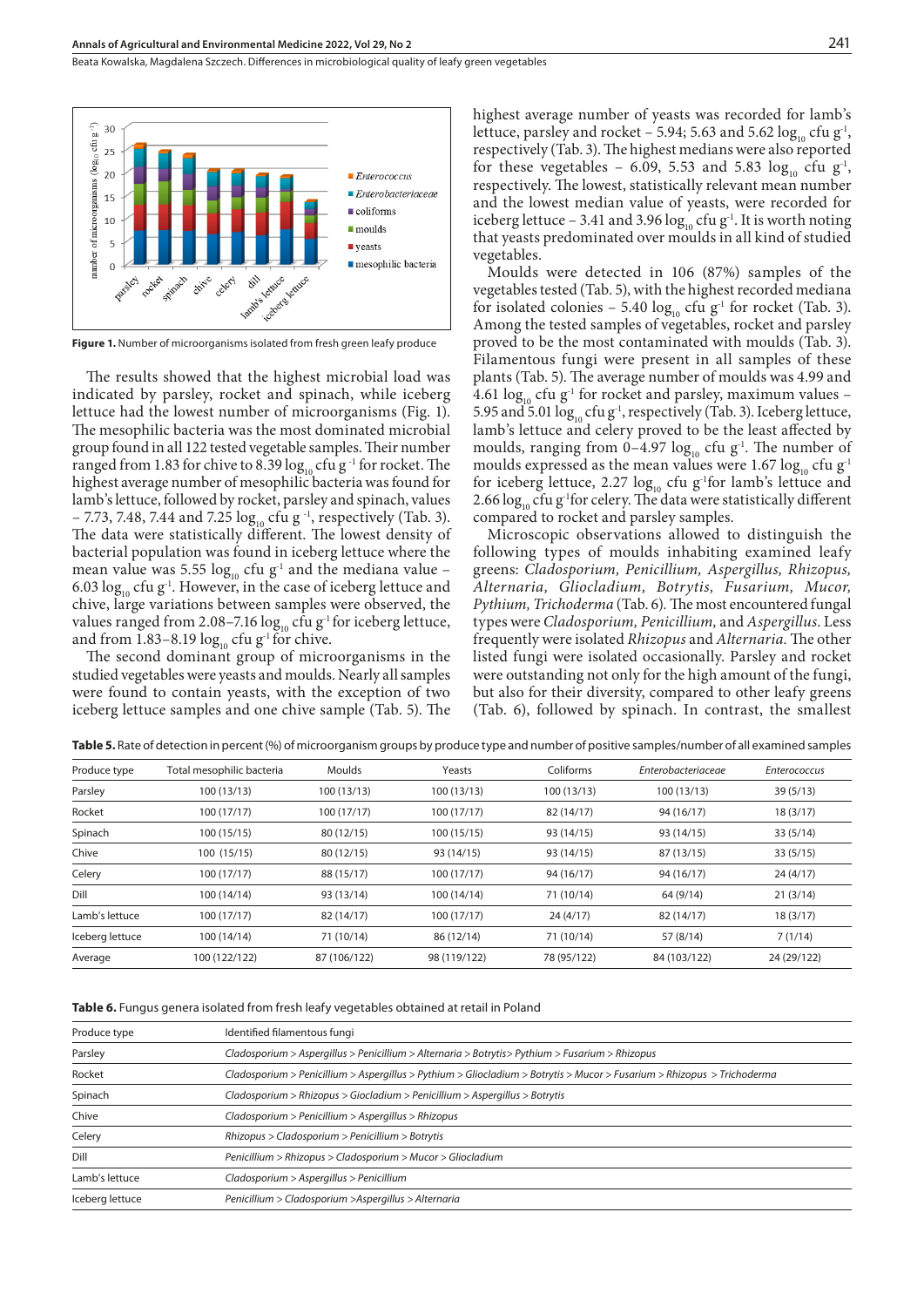number and variability was observed among fungi from iceberg lettuce, which was mostly colonized by *Penicillium*  and *Cladosporium*. In the presented study, the number of these microorganisms for parsley, rocket and spinach was higher and ranged from 5.5–5.9 log<sub>10</sub> cfu g<sup>-1</sup>, but for the other leafy greens ranged from 4.5–5 log<sub>10</sub> cfu g<sup>-1</sup>. It is also significant, that moulds comprised a large proportion of this group of microorganisms – yeasts and moulds (Fig. 1).

It was also found that parsley, spinach and rocket harboured the highest number of coliforms, *Enterobacteriaceae* and *Enterococcus,* followed by chive which indicated a similar load of coliforms and *Enterobacteriaceae.* Of the 122 samples, 95 (78%) were positive for total coliforms (Tab. 5) which were detected in all parsley samples, mean number and median value – 3.68 and 3.75 log<sub>10</sub> cfu g<sup>-1</sup>, respectively. Coliforms were also detected at a high number in spinach and chive – mean value 3.42 and 3.13  $log_{10}$  cfu g<sup>-1</sup>, respectively (Tab. 4). The least coliform contaminated vegetable was lamb's lettuce. Only 24% of samples were inhabited by these bacteria and the mean number of colonies was 0.48  $\log_{10}$  cfu g<sup>-1</sup> (Tab. 4 and 5). The number of coliforms in lamb's lettuce was statistically different compared to other vegetables tested. Iceberg lettuce samples also had a low contamination by these microorganisms, mean and mediana value – 1.44 and 1.23  $log_{10}$  cfu g<sup>-1</sup>.

A high contamination level of studied vegetables was also observed for the *Enterobacteriaceae* family*.* Of the 122 samples, 103 (84%) were positive for these bacteria (Tab. 5). They were isolated from all samples of parsley and the average amount of population was 3.89  $log_{10}$  cfu g<sup>-1</sup> (Tab. 4). High populations were also found in rocket and spinach, 94 and 93% of the samples were inhabited by these bacteria at the level of 3.44 and 3.41  $\log_{10}$  cfu g<sup>-1</sup>, respectively (Tab. 4 and 5). In the case of celery, the number *of Enterobacteriaceae* exceeded 3.00  $\log_{10}$  cfu g<sup>-1</sup> in seven samples (data not presented), mean and mediana values – 2.65 and 2.83  $log_{10}$  cfu g<sup>-1</sup> (Tab. 4). Chive, dill and lamb's lettuce were less inhabited by *Enterobacteriaceae*, and significantly the lowest load was found for iceberg lettuce (Tab. 4).

The other bacterial group, considered as a food sanitary indicator, is *Enterococcus*. In the current study, 29 samples (24%) were positive for the presence of these bacteria (Tab. 5), mean number was low – 0.11–0.88  $log_{10}$  cfu g<sup>-1</sup> (Tab. 4). The least contaminated vegetable by *Enterococcus* was iceberg lettuce, where only one sample contained these bacteria and the population size was 1.48  $log_{10}$  cfu g<sup>-1</sup>. The highest load of *Enterococcus* was indicated for parsley (0.88  $log_{10}$  cfu g<sup>-1</sup>) and spinach (0.78  $log_{10}$  cfu g<sup>-1</sup>). The other leafy greens were less contaminated by these bacteria, and in all cases the differences were not statistically significant (Tab. 4).

As regards the presence of *E. coli* in the studied samples of leafy greens, these bacteria were found in only one sample of spinach, population size – 2.36  $\log_{10}$  cfu g<sup>-1</sup>.

## **DISCUSSION**

Tests conducted on 122 samples of leafy green vegetables (rocket, lamb's lettuce, iceberg lettuce, chive, spinach, celery, dill and parsley), purchased in Polish supermarkets indicate that these vegetables are contaminated to varying degrees by mesophilic bacteria, yeasts, moulds, *Enterobacteriaceae*, *Enterococcus* and coliforms.

Mesophilic bacteria were present in all tested samples with mean values ranging from 5.55–7.73  $\log_{10}$  cfu g<sup>-1</sup> for iceberg lettuce and lamb's lettuce. Badosa et al. [38] found that in examined fresh leafy vegetables, aerobic bacteria counts were mostly in the range from 7-9  $\log_{10}$  cfu g<sup>-1</sup>. Korir et al. [39] also obtained similar results in the study of total aerobic bacteria on the surface of spinach and lettuce. They found average counts of these bacteria at 8.02 and 7.76  $log_{10}$ cfu  $g<sup>-1</sup>$  for spinach and lettuce, respectively. They also found that most of the tested samples of these vegetables contained  $>5 \log_{10}$  cfu g<sup>-1</sup> total aerobic bacteria. In the studies by Kłapeć et al. [40], the number of mesophilic bacteria in fresh lettuce was 5.27  $\log_{10}$  cfu g<sup>-1</sup> and in dill – 4.64  $\log_{10}$  cfu g<sup>-1</sup>. Wójcik-Stopczyńska et al. [41] observed that the population of mesophilic bacteria in spinach, immediately after harvesting, ranged from 4.7–5.2  $log_{10}$  cfu g<sup>-1</sup>. In the present study, the mesophilic bacterial count in spinach was higher – mean value 7.25  $\log_{10}$  cfu g<sup>-1</sup>, but it should be noted that the spinach samples were not fresh. It is obvious that the bacterial counts may increase as the product is stored. It is therefore very important to ensure the highest possible microbiological purity of the product intended for short-term storage.

The high number of the mesophilic bacteria in the analyzed produce may be due to the fact that the leafy vegetables have large surface areas for microbial attachment [7, 42]. Moreover, technological processes, such as rinsing and packaging, are often ineffective in reducing contamination, and may undergo cross-contamination [10, 41]. Badosa et. al. [38] observed that products which were processed (washing, trimming, etc.) before packaging showed higher bacterial counts than nonprocessed vegetables. This results could be explained by the fact that processing delivers also nutrients that provide an opportunity for subsequent bacterial multiplication.

Yeasts and moulds contaminated almost all tested products (Tab. 5). Yeasts were detected in 119 samples, while moulds were detected in 106. Merlini et al. [43] reported that the population of yeasts and moulds in leafy vegetables (lettuce, iceberg lettuce, chicory, parsley) was about 4 log cfu g<sup>-1</sup>. In the presented study, the average mean of yeasts ranged from 3.41 log cfu g<sup>1</sup> for iceberg lettuce and 5.94 log cfu g<sup>1</sup> for lamb's lettuce, while the average mean of moulds ranged from 1.67 log cfu g<sup>1</sup> iceberg lettuce and 4.99 log cfu g<sup>1</sup> for rocket. Marinelli et al. [27] found that fresh rocket was contaminated by moulds at the range of <1.0–7.18  $\log_{10}$  cfu g<sup>-1</sup> and by yeasts at range 6.70–8.36  $\log_{10}$  cfu g<sup>-1</sup>. They also observed an increase for yeasts and moulds during the shelf-life of fresh vegetables. In the current study, yeasts predominated over moulds which was in agreement with the findings of Caponigro et al. [44].

As regards the identified species of filamentous fungi inhabiting the tested vegetables, the results obtained in the current study are confirmed by other studies which report that the most common fungi contaminated vegetables purchased in supermarkets are *Penicillium, Cladosporium* and *Aspergillus* [24, 28, 29]*.* Although fungi are a natural part of plant epiphytic microflora, an excessive load may be harmful to both the product and health of the consumer [45]. Many of these fungi, e.g. genera *Aspergillus, Penicillium, Alternaria*  or *Fusarium* produce mycotoxins, cause chronic intoxication of the human body [23, 46]. Locally formed mycotoxins may migrate into the plant tissue, and structural damages promote their diffusion [23]. The mean number of both yeasts and moulds indicated for organic or conventionally grown vegetables was about 5  $\log_{10}$  cfu g<sup>-1</sup> [12]. The presence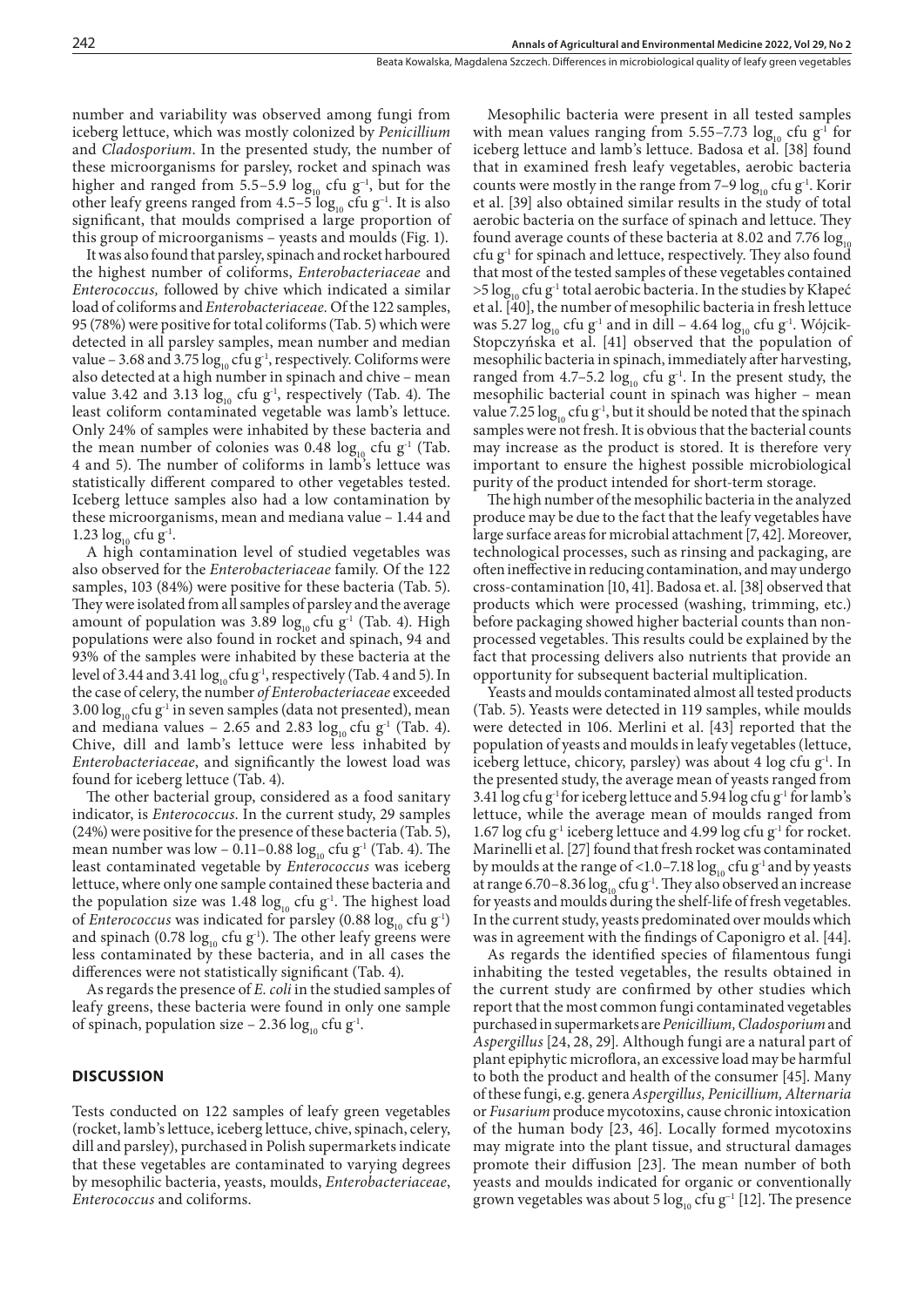Beata Kowalska, Magdalena Szczech . Differences in microbiological quality of leafy green vegetables

of filamentous fungi on the vegetable surface may create a risk for mycotoxin contamination or bioaerosol formation in working places and market environments [24], especially for fresh produce of rocket and spinach, prepared and consumed in larger quantities than parsley.

Coliforms were another group of microorganisms studied. They were detected in 95 (78%) samples of the vegetables tested, including all parsley samples and almost all spinach, chive, and celery samples. Similarly, Bartz et al. [47] conducted analyses of fresh vegetables and found that coliforms were present in over 93% of all samples. The results obtained in the current study on contamination of parsley leaves by coliforms, show a quite high contamination of this vegetable compared to the literature data. The study conducted by Korir et al. [39] in USA, shows that out of 414 samples of vegetables, such as parsley, spinach, lettuce and basil, only 38.65% of samples were positive for coliforms. Moreover, mean and median values for these bacteria in these vegetables were less than the limit of detection (log<sub>10</sub> cfu g<sup>-1</sup>). However, the maximum content for coliforms observed among the fresh produce analyzed, ranged from 3.00 for lettuce to 4.88  $log_{10}$ cfu g<sup>1</sup> for parsley [39], which is similar to the findings in the presented study (4.03 for iceberg lettuce and 4.87  $log_{10}$  cfu  $g<sup>-1</sup>$  for parsley). A low contamination of leafy vegetables by coliforms (1.08–1.96  $log<sub>10</sub>$  cfu g<sup>-1</sup>) was also reported by Merlini et al. [43]. Similarly, in the study conducted by Kłapeć et al. [40], the mediana concentrations of faecal coliforms were 1.0  $\log_{10}$  cfu g<sup>-1</sup> in fresh vegetable obtained immediately after harvest, and 0.00 in vegetables sold at retail market.

*Enterobacteriaceae* bacteria were isolated from 103 (84%) samples of the tested vegetable samples. The lowest population was in the case of iceberg lettuce, mean value – 1.49  $\log_{10}$  cfu g<sup>-1</sup>, while the highest population was enumerated in parsley samples, mean value – 3.89  $log<sub>10</sub>$  cfu g<sup>-1</sup>. On the contrary, Kłapeć et al. [40] reported that the concentration of *Enterobacteriaceae* in lettuce sold in retail ranged from 3.82–4.17  $\log_{10}$  cfu g<sup>-1</sup>, and for dill – 3.98–4.20  $\log_{10}$  cfu g<sup>-1</sup>. Ssemanda et al. [11] observed that mean *Enterobacteriaceae* counts ranged from 5.6–6.9  $log_{10}$  cfu g<sup>-1</sup> for fresh vegetables purchased at the market. The data were higher than those obtained from Polish products.

With regard to *Enterococcus,* these results show a lower contamination of vegetables bought on the Polish market, in contrast to the data presented by Quansah et al. [48], who studied vegetables sold in Ghana. They observed that the mean *Enterococcus* count ranged from 3.87-4.86  $\log_{10}$  cfu g<sup>-1</sup>, depending on type of vegetables. In the presented study, the mean number of *Enterococcus* ranged from 0.11  $\log_{10}$  cfu g<sup>-1</sup> for iceberg lettuce to 0.88  $log_{10}$  cfu g<sup>-1</sup> for parsley. The data are promising because bacteria of the genus *Enterococcus* are ubiquitous microorganisms, but have a predominant habitat in the gastrointestinal tract of humans and animals. Their appearance on the surface of vegetables may be indicative of the faecal contamination of produce.

The presence of *E. coli* has been found in only one spinach sample among the 122 studied vegetable samples. *E. coli* is one of the most common indicators of food contamination, and its acceptable hygienic limit is 100 cfu  $g<sup>-1</sup>$  [49, 50]. The obtained result indicates the good sanitary condition of the examined produce. In vegetables, various researchers have reported differing prevalences for *E. coli* pathogen. Szczech et al. [12] found that the average number of *E. coli* isolated from organic vegetables was significantly higher (0.42  $log_{10}$  cfu g<sup>-1</sup>) than

for conventionally cultivated vegetables (0.05  $log_{10}$  cfu g<sup>-1</sup>), as well as the incidence of serious contamination. Microbial risk differs from one locality and season to another, and is also greatly influenced by level of implementation of GAPs on vegetable farms. For example, *E. coli* was reported at 6.1% (6/99) in Rwanda [34], 10.65% (44/414) in USA [39] and 0% (0/36) in Brazil [51] of samples of examined vegetables.

In summary, it has been found that the least microbiologically contaminated vegetable turned out to be iceberg lettuce, which was found to have a significantly lower average number load of mesophilic bacteria, moulds, yeasts and coliforms. Only 7% of the studied iceberg lettuce samples contained *Enterococcus* and 57% – *Enterobacteriaceae* bacteria. On the contrary, the most microbiological contaminated vegetable species proved to be parsley, rocket and spinach, which were inhabited by a high population of bacteria and moulds which create a potential risk for consumer health, and may markedly influence the sensory and commercial quality of the product.

This study provided valuable information on the microbiological quality of fresh produce leafy greens sold in Poland. The results of this study can be used for further studies in the area to support the development of risk management policies in Poland.

## **CONCLUSIONS**

In conclusion, the results of this study show that leafy green vegetables sold in Poland are contaminated by different numbers of mesophilic bacteria, yeasts, moulds, *Enterobacteriaceae*, *Enterococcus* and coliforms.

Considering the increasing interest of consuming these vegetables, it is strongly recommended in order to assess the human health risk. Given the lack of information about potential microbial contamination of these vegetables in Poland, this is required in order to establish further specific methods for guaranteeing the safety of consuming leafy vegetables. Particular attention should be paid to the maintenance of appropriate sanitary conditions during the cultivation, harvesting, transport and storage of these vegetables. The abundant presence of the studied microorganisms may pose a risk for some categories of people consuming leafy green vegetables, mostly immunecompromised persons.

### **Acknowledgements**

This study was financed by the Polish Ministry of Education and Science (Project No. ZM/2/2018–2018– 2023: 'Development methods limiting the occurrence of microbiological contamination of ready-to-eat vegetables and fruit." The authors express their thanks to Anna Michalska and Jolanta Winciorek for their technical assistance.

## **Conflict of interest**

The authors declare that they have no known competing financial interests or personal relationships that could have appeared to influence the research reported in this paper.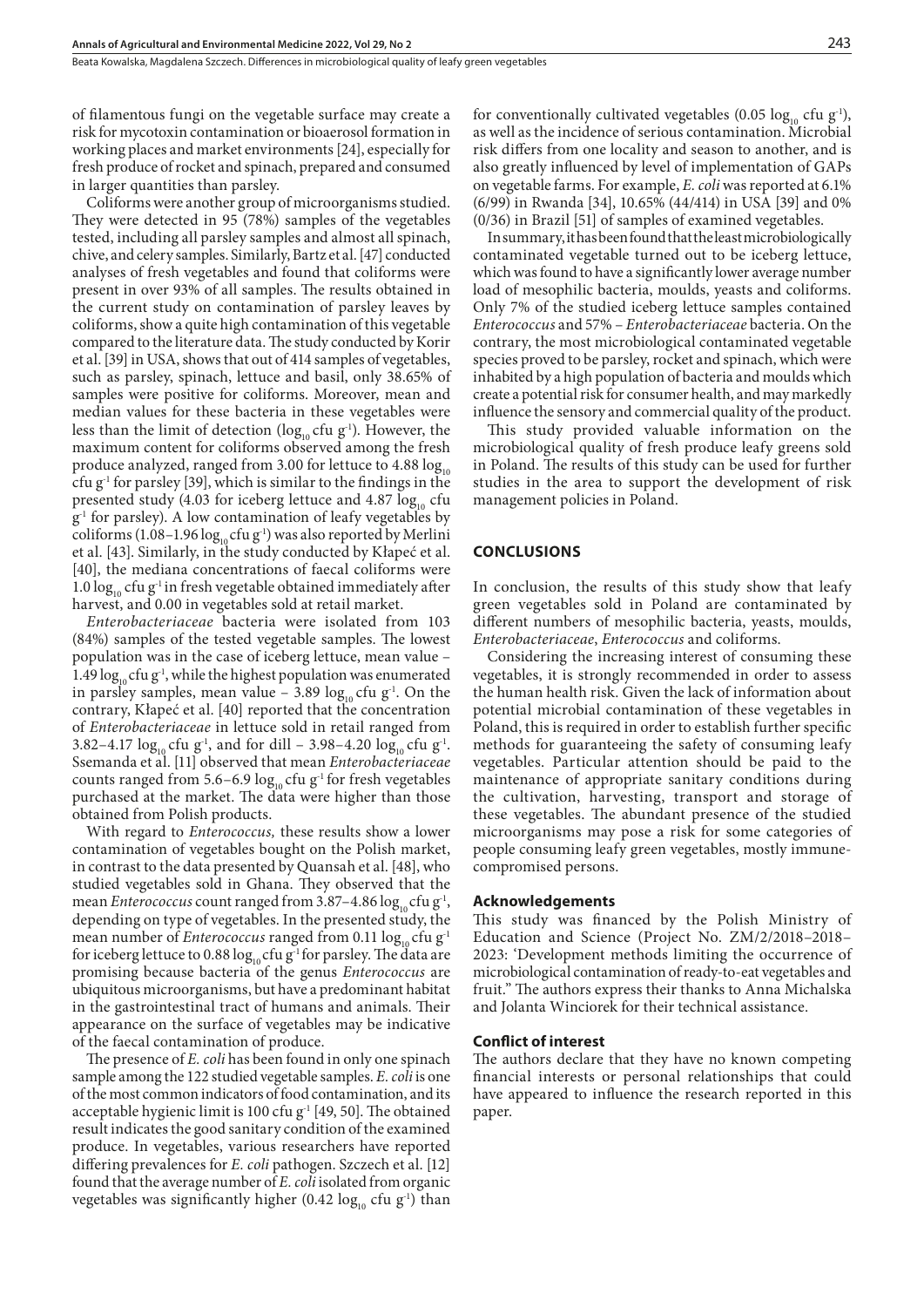#### **REFERENCES**

- 1. Stea TH, Nordheim O, Bere E, et al. Fruit and vegetable consumption in Europe according to gender, educational attainment and regional affiliation – A cross-sectional study in 21 European countries. PLoS One. 2020;15(5):e0232521. https://doi.org/10.1371/journal. pone.0232521
- 2. Callejón RM, Rodríguez-Naranjo MI, Ubeda C, et al. Reported foodborne outbreaks due to fresh produce in the United States and European Union: trends and causes. Foodborne Pathog Dis. 2015;12  $(1):32-38.$
- 3. Alegbeleye OO, Singleton I, Sant'Ana AS. Sources and contamination routes of microbial pathogens to fresh produce during field cultivation: A review. Food Microbiol. 2018;73:177–208. https://doi.org/10.1016/j. fm.2018.01.003
- 4. Critzer FJ, Doyle MP. Microbial ecology of foodborne pathogens associated with produce. Curr Opin Biotechnol. 2010;21:125–130. https://doi.org/10.1016/j.copbio.2010.01.006
- 5. Machado-Moreira B, Richards K, Brennan F, et al. Microbial contamination of fresh produce: what, where, and how? Compr Rev Food Sci Food Saf. 2019;18:1727–1750. https://doi.org/10.1111/1541- 4337.12487
- 6. Herman KM, Hall AJ, Gould LH. Outbreaks attributed to fresh leafy vegetables, United States, 1973–2012. Epidemiol Infect. 2015;143(14):3011–3021. https://doi.org/10.1017/S0950268815000047
- 7. Dees MW, Lysoe E, Nordskog B, et al. Bacterial communities associated with surfaces of leafy greens: shift in composition and decrease in richness over time. Appl Environ Microbiol. 2015;81(4):1530–1539. https://doi.org/ 10.1128/AEM.03470-14
- 8. Denis N, Zhang H, Leroux A, et al. Prevalence and trends of bacterial contamination in fresh fruits and vegetables sold at retail in Canada. Food Control. 2016;67:225–234. https://doi.org/10.1016/j. foodcont.2016.02.047
- 9. Riggio GM, Wang Q, Kniel KE, et al. Microgreens A review of food safety considerations along the farm to fork. Int J Food Microbiol. 2019;290:76–85. https://doi.org/10.1016/j.ijfoodmicro.2018.09.027
- 10. Rosberg AK, Darlison J, Morgen L, et al. Commercial wash of leafy vegetables do not significantly decrease bacterial load but leads to shifts in bacterial species composition. Food Microbiol. 2021;94:103667. https://doi.org/10.1016/j.fm.2020.103667
- 11. Ssemanda JN, Reij M, Bagabe MC, et al. Indicator microorganisms in fresh vegetables from "farm to fork" in Rwanda. Food Control. 2017;75:126–133. https://doi.org/10.1016/j.foodcont.2016.12.031
- 12. Szczech M, Kowalska B, Smolińska U, et al. Microbial quality of organic and conventional vegetables from Polish farms. Int J Food Microbiol. 2018;286:155–161 http://doi.org/10.1016/j.ijfoodmicro.2018.08.018
- 13. Zheng J, Kase J, De Jesus A, et al. 2017. Microbial ecology of fresh vegetables, in: Souza Sant'Ana A. (Ed), Quantitative Microbiology in Food Processing: Modeling the Microbial Ecology. John Willey & Sons, Ltd. pp. 341–357.
- 14. Chajęcka-Wierzchowska W, Zadernowska A, Łaniewska-Trokenheim Ł. Virulence factors of Enterococcus spp. presented in food. LWT- Food Sci Technol. 2017;75:670–676. https://doi.org//10.1016/j.lwt.2016.10.026
- 15. Berger CN, Sodha SV, Shaw RK, et al. Fresh fruit and vegetables as vehicles for the transmission of human pathogens. Environ Microbiol. 2010;12(9):2385–2397. https://doi.org/10.1111/j.1462–2920.2010.02297.x
- 16. Elias SO, Noronfa TB, Tondo EC. Salmonella spp. and Escherichia coli O157:H7 prevalence and levels on lettuce: A systematic review and metaanalysis. Food Microbiol. 2019;84:103217. https://doi.org/10.1016/j. fm.2019.05.001
- 17. Erickson MC. Microbial risks associated with cabbage, carrots, celery, onions, and deli salads made with these produce items. Compr Rev Food Sci Food Saf. 2010;9:602–619. https://doi.org/10.1111/j.1541– 4337.2010.00129.x
- 18. Ge Ch, Lee Ch, Lee J. The impact of extreme weather events on Salmonella internalization in lettuce and green onion. Food Res Int. 2012;45:1118–1122. https://doi.org/10.1016/j.foodres.2011.06.054
- 19. Leff JW, Fierer N. Bacterial communities associated with the surfaces of fresh fruits and vegetables. PLoS One. 2013;8(3):e59310. https://doi. org/10.1371/journal.pone.0059310
- 20. Schikora A, Garcia AV, Hirt H. Plants as alternative hosts for Salmonella. Trends Plant Sci. 2012;17(5):245–249. https://doi.org/10.1016/j. tplants.2012.03.007
- 21. Smith A, Hearn J, Taylor C, et al. Listeria monocytogenes isolates from ready to eat plant produce are diverse and have virulence potential. Int J Food Microbiol. 2019;299:23–32. https://doi.org/ 10.1016/j. ijfoodmicro.2019.03.013
- 22. Szymczak B, Sawicki W, Bogusławska-Wąs E, et al. Occurrence of L. monocytogenes in fresh fruits and vegetables from organic farmers in west pomeranian region. ŻNTJ. 2011; 2(75):67–76. In Polish with English summary.
- 23. Enikova RK, Stoyonovska MR, Karcheva MD. Mycotoxins in fruits and vegetables. J of IMAB. 2020;26(2):3139–3143. https://doi.org/10.5272/ jimab.2020262.3139
- 24. Kakde U, Kakde HU. Incidence of post-harvest disease and airborne fungal spores in a vegetable market. Acta Bot Croat. 2012;71(1):147–157.
- 25. Carballo D, Moltό JC, Berrada H, et al. Presence of mycotoxins in ready-to-eat food and subsequent risk assessment. Food Chem Toxicol. 2018;121:558–565. https://doi.org/10.1016/j.fct.2018.09.054
- 26. Żukiewicz-Sobczak W, Cholewa G, Sobczak P, et al. Health risks associated with exposure to fungi. Agric Agric Sci Proc. 2015;7:313–317. doi.10.1016/j.aaspro.2015.12.053
- 27. Marinelli L, Maggi O, Aurigemma C, et al. Fresh vegetables and readyto eat salad: phenotypic characterization of moulds and molecular characterization of yeasts. Annali di Igiene: Medicina Preventiva e di Comunità. 2012;24:1.
- 28. Saleh I, Al-Thani R. Fungal food spoilage of supermarkets' displayed fruits. Vet World. 2019;12(11):1877–1883. https://doi.org/10.14202/ vetworld.2019.1877-1883
- 29. Sani NM, Salihu Y, Saidu AY, et al. Isolation of fungi associated with spoilage of selected vegetables sold in Dutse-Ultra modern market, Jigawa State, Nigeria. DUJOPAS. 2018;4(2):349–356.
- 30. Gil MI, Selma MV, Suslow T, et al. Pre- and postharvest preventive measures and intervention strategies to control microbial food safety hazards of fresh leafy vegetables. Crit Rev Food Sci Nutr. 2015;55:453– 468. https://doi.org/10.1080/10408398.2012.657808
- 31. Qadri OS, Yousuf B, Srivastava AK. Fresh-cut fruits and vegetables: Critical factors influencing microbiology and novel approaches to prevent microbial risks – A review. Cogent Food Agric. 2015;1:1121606. https://doi.org/10.1080/23311932.2015.1121606
- 32. Holvoet K, Sampers I, Seynnave M, et al. Relationships among hygiene indicators and enteric pathogens in irrigation water, soil and lettuce and the impact of climatic conditions on contamination in the lettuce primary production. Int J Food Microbiol. 2014;171:21–31. https://doi. org/10.1016/j.ijfoodmicro.2013.11.009
- 33. Julien-Javaux F, Gerard C, Campagnoli M, et al. Strategies for the safety management of fresh produce from farm to fork. Curr Opin Food Sci. 2019;27:145–152. https://doi.org/10.1016/j.cofs.2019.01.004
- 34. Ssemanda JN, Reij M, Middendorp G, et al. Foodborne pathogens and their risk exposure factors associated with farm vegetables in Rwanda. Food Control. 2018;89:89–96. https://doi.org/10.1016/j.foodcont.2017.12.034
- 35. Faur-Klingbeil D, Murtada M, Kuri V. Understanding the routes of contamination of ready-to-eat vegetables in the Middle East. Food Control. 2016;62:125–133. https://doi.org/10.1016/j. foodcont.2015.10.024
- 36. Mandrell RE. Enteric human pathogens associated with fresh produce: sources, transport, and ecology. In: Fan X, Niemira BA, Doona CJ, et al. editors. Microbial safety of fresh produce. Willey-Blackwell publisher; 2009. p. 5–41.
- 37. Beaulieu JC. Factors affecting sensory quality of fresh-cut produce. In: Martin-Belloso O, Soliva-Fortuny R, editors. Advances in Fresh-Cut Fruits and Vegetables Processing. CRC Press, Taylor and Francis, Boca Raton, FL., United States of America; 2011. p. 115–143.
- 38. Badosa E, Trias R, Pares D, et al. Microbiological quality of fresh fruit and vegetable products in Catalonia (Spain) using normalized platecounting methods and real time polymerase chain reaction (QPCR). J Sci Food Agric. 2008;88:605–611.
- 39. Korir RC, Parveen S, Hashem F, et al. Microbiological quality of fresh produce obtained from retail stores on the Eastern shore of Maryland, United States of America. Food Microbiol. 2016;56:29–34. https://doi. org/10.1016/j.fm.2015.12.003
- 40. Kłapeć T, Cholewa A, Cholewa G, et al. Microbiological characterization of vegetables and their rhizosphere soil in Eastern Poland. Ann Agric Environ Med. 2016;23(4):559–565. https://doi.org/ 10.5604/12321966.1226846
- 41. Wójcik-Stopczyńska B, Jadczak D, Kotula A. Microbiological quality of fresh and frozen New Zealand spinach (Tetragonia expansa Murray). ZPPNR. 2008;527:317–326. In Polish with English summary.
- 42. Hou Z, Fink RC, Radtke C, et al. Incidence of naturally internalized bacteria in lettuce leaves. Int J Food Microbiol. 2013;162:260–265. https://doi.org/10.1016/j.ijfoodmicro.2013.01.027
- 43. Merlini VV, Pena FL, Cunha DT, et al. Microbiological quality of organic and conventional leafy vegetables. J Food Qual. 2018;4908316. https://doi.org/10.1155/2018/4908316